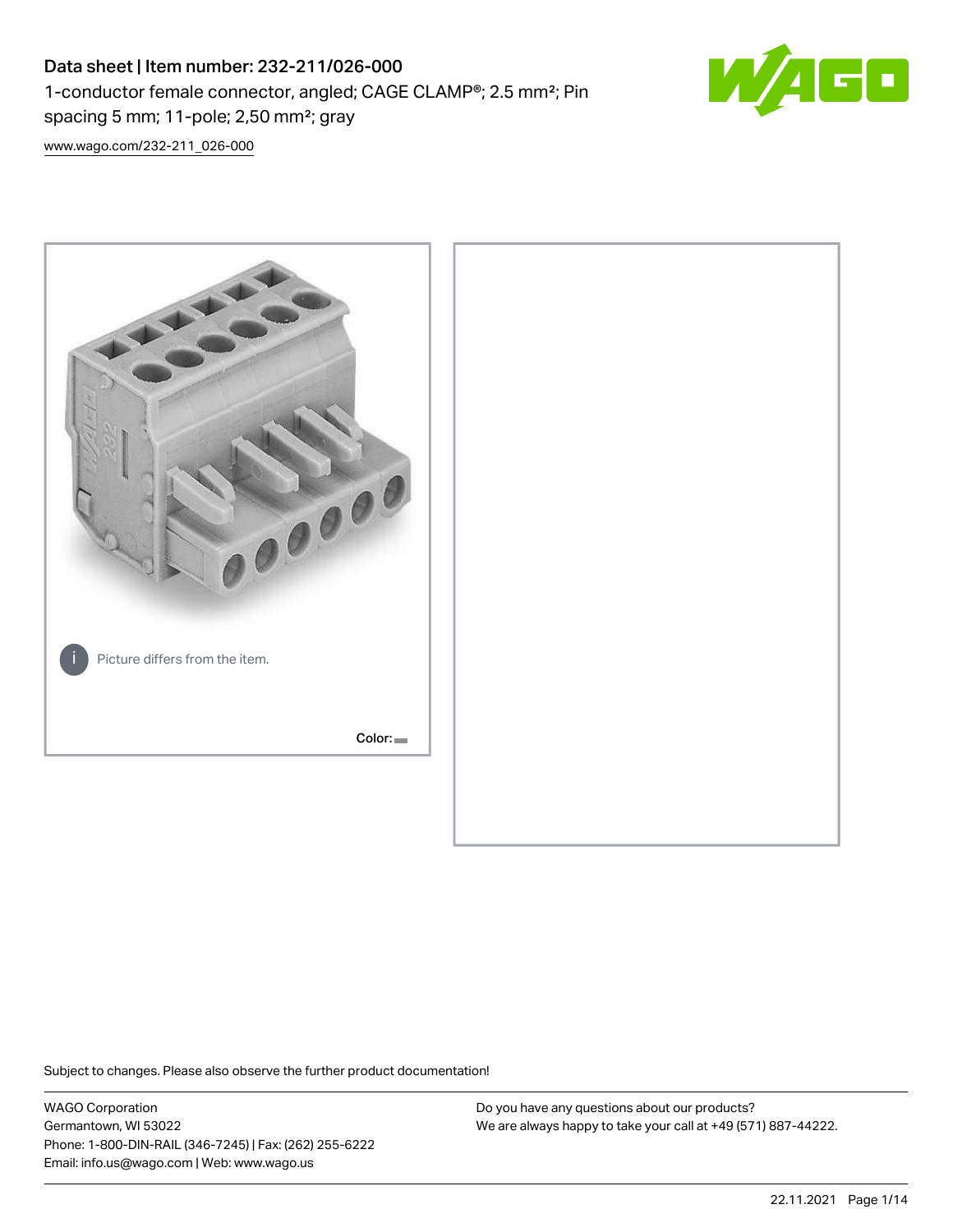

Dimensions in mm

 $L =$  (pole no. x pin spacing) + 1.5 mm + 0.9 mm

2- to 3-pole female connectors – one latch only

#### Item description

- **Universal connection for all conductor types**
- Easy cable pre-assembly and on-unit wiring via vertical and horizontal CAGE CLAMP<sup>®</sup> actuation  $\blacksquare$
- $\blacksquare$ Integrated test ports
- $\blacksquare$ With coding fingers

Subject to changes. Please also observe the further product documentation! Data

WAGO Corporation Germantown, WI 53022 Phone: 1-800-DIN-RAIL (346-7245) | Fax: (262) 255-6222 Email: info.us@wago.com | Web: www.wago.us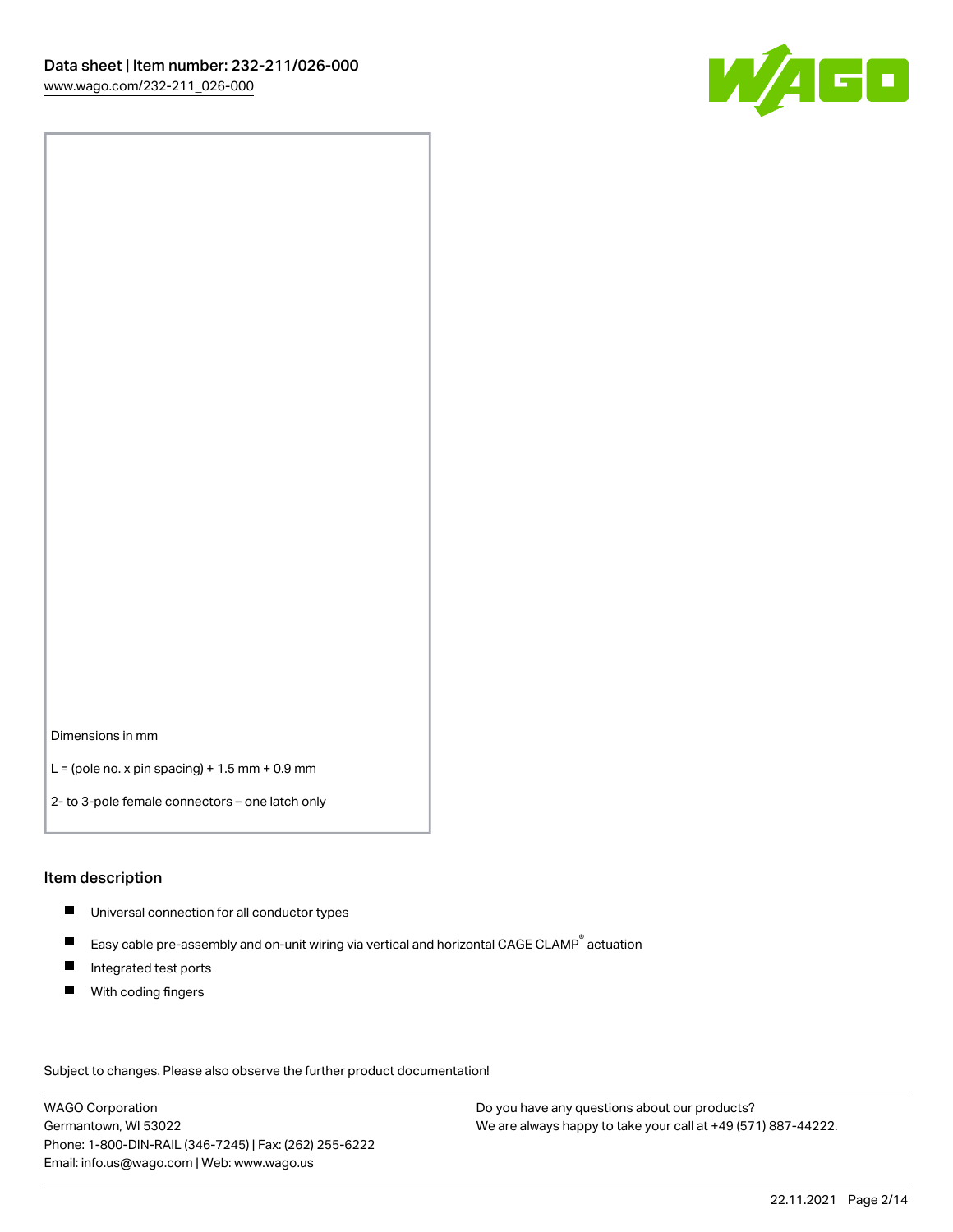

### Data Notes

| Safety information 1 | The MCS-MULTI CONNECTION SYSTEM includes connectors<br>without breaking capacity in accordance with DIN EN 61984. When<br>used as intended, these connectors must not be connected<br>/disconnected when live or under load. The circuit design should<br>ensure header pins, which can be touched, are not live when<br>unmated. |
|----------------------|-----------------------------------------------------------------------------------------------------------------------------------------------------------------------------------------------------------------------------------------------------------------------------------------------------------------------------------|
| Variants:            | Gold-plated or partially gold-plated contact surfaces<br>Other versions (or variants) can be requested from WAGO Sales or<br>configured at https://configurator.wago.com/                                                                                                                                                         |

### Electrical data

## IEC Approvals

| Ratings per                 | IEC/EN 60664-1                                                        |
|-----------------------------|-----------------------------------------------------------------------|
| Rated voltage (III / 3)     | 320 V                                                                 |
| Rated surge voltage (III/3) | 4 <sub>k</sub> V                                                      |
| Rated voltage (III/2)       | 320 V                                                                 |
| Rated surge voltage (III/2) | 4 <sub>k</sub> V                                                      |
| Nominal voltage (II/2)      | 630 V                                                                 |
| Rated surge voltage (II/2)  | 4 <sub>k</sub> V                                                      |
| Rated current               | 14A                                                                   |
| Legend (ratings)            | $(III / 2)$ $\triangle$ Overvoltage category III / Pollution degree 2 |

### UL Approvals

| Approvals per                  | UL 1059 |
|--------------------------------|---------|
| Rated voltage UL (Use Group B) | 300 V   |
| Rated current UL (Use Group B) | 15 A    |
| Rated voltage UL (Use Group D) | 300 V   |
| Rated current UL (Use Group D) | 10 A    |

## Ratings per UL

| Rated voltage UL 1977 | 300 V |
|-----------------------|-------|
| Rated current UL 1977 |       |

#### CSA Approvals

Approvals per CSA

Subject to changes. Please also observe the further product documentation!

| <b>WAGO Corporation</b>                                | Do you have any questions about our products?                 |
|--------------------------------------------------------|---------------------------------------------------------------|
| Germantown, WI 53022                                   | We are always happy to take your call at +49 (571) 887-44222. |
| Phone: 1-800-DIN-RAIL (346-7245)   Fax: (262) 255-6222 |                                                               |
| Email: info.us@wago.com   Web: www.wago.us             |                                                               |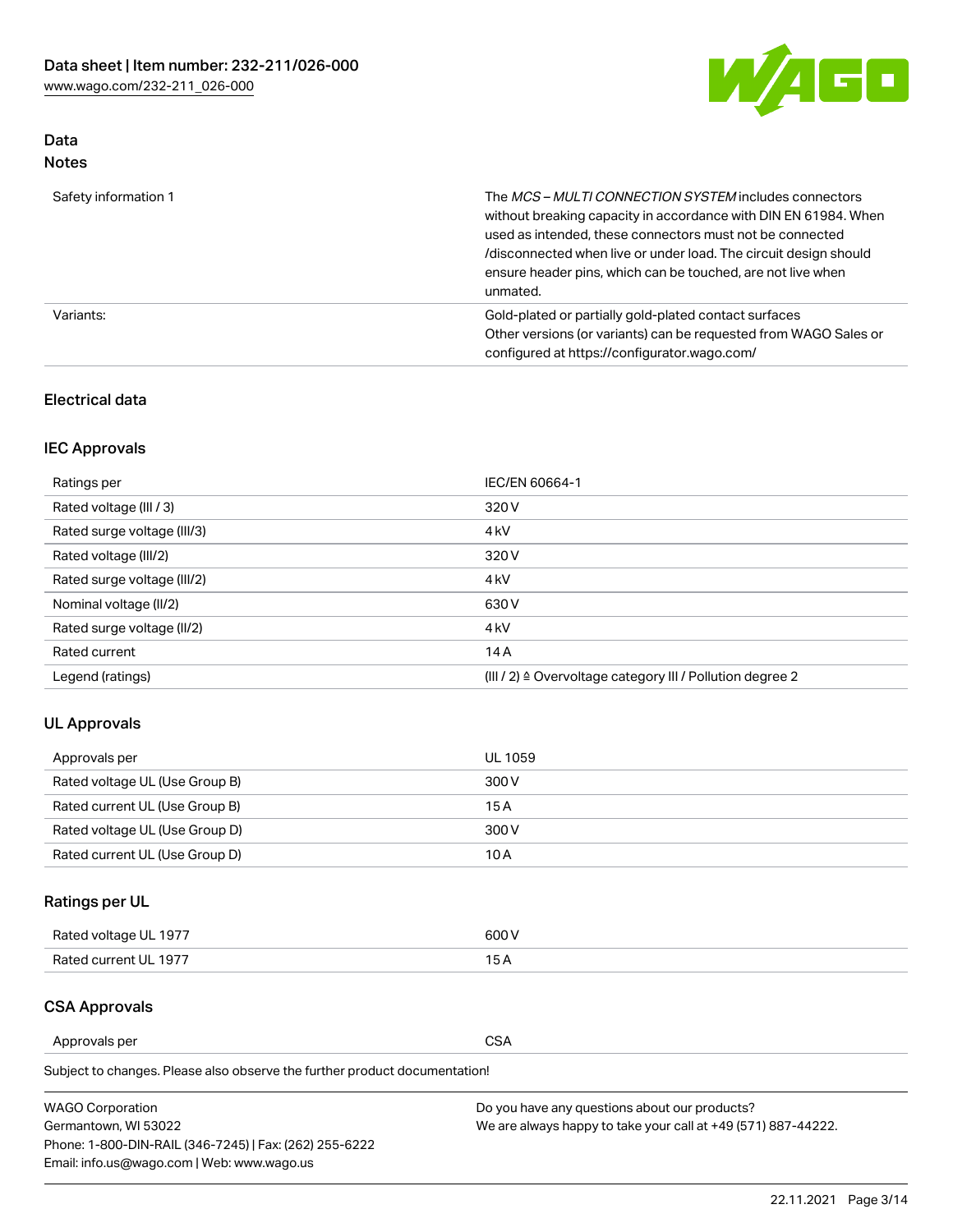[www.wago.com/232-211\\_026-000](http://www.wago.com/232-211_026-000)



| Rated voltage CSA (Use Group B) | 300 V |
|---------------------------------|-------|
| Rated current CSA (Use Group B) | 15 A  |
| Rated voltage CSA (Use Group D) | 300 V |
| Rated current CSA (Use Group D) | 10 A  |

### Connection data

| Total number of connection points |  |
|-----------------------------------|--|
| Total number of potentials        |  |
| Number of connection types        |  |
| Number of levels                  |  |

### Connection 1

| Connection technology                             | CAGE CLAMP®                            |
|---------------------------------------------------|----------------------------------------|
| Actuation type                                    | Operating tool                         |
| Solid conductor                                   | $0.082.5$ mm <sup>2</sup> / 28  12 AWG |
| Fine-stranded conductor                           | $0.082.5$ mm <sup>2</sup> / 28  12 AWG |
| Fine-stranded conductor; with insulated ferrule   | $0.251.5$ mm <sup>2</sup>              |
| Fine-stranded conductor; with uninsulated ferrule | $0.252.5$ mm <sup>2</sup>              |
| Strip length                                      | $89$ mm / 0.31  0.35 inch              |
| Number of poles                                   | 11                                     |
| Conductor entry direction to mating direction     | 90°                                    |
|                                                   |                                        |

### Physical data

| Pin spacing | 5 mm / 0.197 inch     |
|-------------|-----------------------|
| Width       | 57.4 mm / 2.26 inch   |
| Height      | 19.9 mm / 0.783 inch  |
| Depth       | 22.75 mm / 0.896 inch |

### Mechanical data

| Design<br>angled |  |
|------------------|--|
|------------------|--|

### Plug-in connection

| Contact type (pluggable connector) | Female connector/socket |
|------------------------------------|-------------------------|
| Connector (connection type)        | for conductor           |
| Mismating protection               | No.                     |
| Locking of plug-in connection      | Without                 |

Subject to changes. Please also observe the further product documentation!

| <b>WAGO Corporation</b>                                | Do you have any questions about our products?                 |
|--------------------------------------------------------|---------------------------------------------------------------|
| Germantown, WI 53022                                   | We are always happy to take your call at +49 (571) 887-44222. |
| Phone: 1-800-DIN-RAIL (346-7245)   Fax: (262) 255-6222 |                                                               |
| Email: info.us@wago.com   Web: www.wago.us             |                                                               |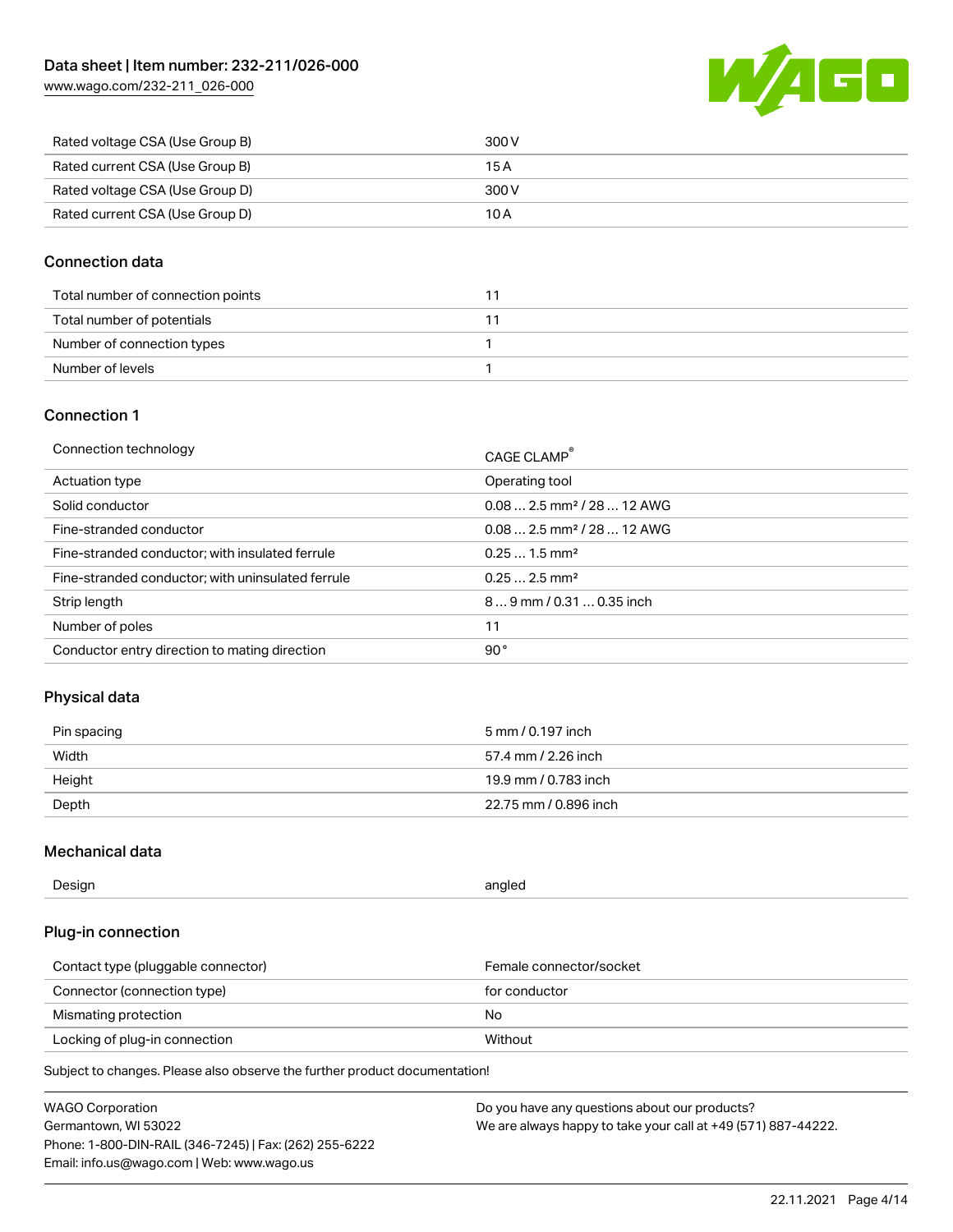

### Material data

| Color                       | gray                              |
|-----------------------------|-----------------------------------|
| Material group              |                                   |
| Insulation material         | Polyamide (PA66)                  |
| Flammability class per UL94 | V <sub>0</sub>                    |
| Clamping spring material    | Chrome nickel spring steel (CrNi) |
| Contact material            | Copper alloy                      |
| Contact plating             | tin-plated                        |
| Fire load                   | 0.337 MJ                          |
| Weight                      | 20.5 <sub>g</sub>                 |

## Environmental requirements

| Limit temperature range<br>.<br>$\blacksquare$ . The contract of the contract of the contract of the contract of the contract of the contract of the contract of the contract of the contract of the contract of the contract of the contract of the contract of the | …+85 °C.<br>$-60$ |  |
|----------------------------------------------------------------------------------------------------------------------------------------------------------------------------------------------------------------------------------------------------------------------|-------------------|--|
|----------------------------------------------------------------------------------------------------------------------------------------------------------------------------------------------------------------------------------------------------------------------|-------------------|--|

#### Commercial data

| Product Group         | 3 (Multi Conn. System) |
|-----------------------|------------------------|
| PU (SPU)              | 25 Stück               |
| Packaging type        | box                    |
| Country of origin     | PL                     |
| <b>GTIN</b>           | 4044918388221          |
| Customs tariff number | 8536694040             |

## Approvals / Certificates

### Country specific Approvals

| Logo | Approval                                            | <b>Additional Approval Text</b> | Certificate<br>name |
|------|-----------------------------------------------------|---------------------------------|---------------------|
|      | <b>CB</b><br><b>DEKRA Certification B.V.</b>        | IEC 61984                       | NL-39756            |
|      | <b>CSA</b><br>DEKRA Certification B.V.              | C <sub>22.2</sub>               | 1466354             |
| EMA  | <b>KEMA/KEUR</b><br><b>DEKRA Certification B.V.</b> | EN 61984                        | 2190761.01          |

#### Ship Approvals

Subject to changes. Please also observe the further product documentation!

| <b>WAGO Corporation</b>                                | Do you have any questions about our products?                 |
|--------------------------------------------------------|---------------------------------------------------------------|
| Germantown, WI 53022                                   | We are always happy to take your call at +49 (571) 887-44222. |
| Phone: 1-800-DIN-RAIL (346-7245)   Fax: (262) 255-6222 |                                                               |
| Email: info.us@wago.com   Web: www.wago.us             |                                                               |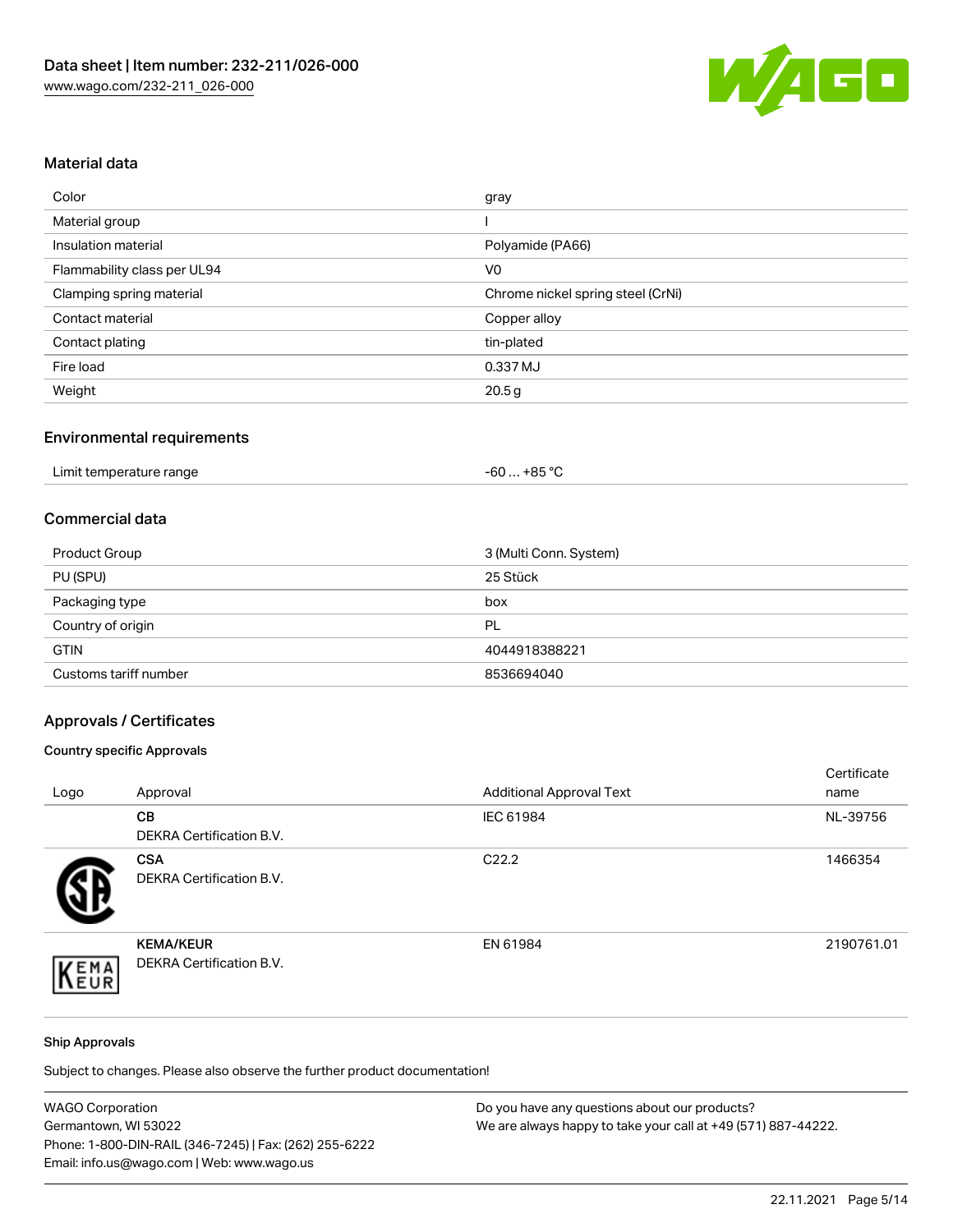

| Logo                                        | Approval                                                                                                        | <b>Additional Approval Text</b> | Certificate<br>name                 |
|---------------------------------------------|-----------------------------------------------------------------------------------------------------------------|---------------------------------|-------------------------------------|
| ABS                                         | <b>ABS</b><br>American Bureau of Shipping                                                                       |                                 | $19 -$<br>HG15869876-<br><b>PDA</b> |
|                                             | <b>BV</b><br>Bureau Veritas S.A.                                                                                | <b>IEC 60998</b>                | 11915/D0 BV                         |
|                                             | <b>DNV GL</b><br>Det Norske Veritas, Germanischer Lloyd                                                         |                                 | TAE 000016Z                         |
| <b>UL-Approvals</b>                         |                                                                                                                 |                                 |                                     |
| Logo                                        | Approval                                                                                                        | <b>Additional Approval Text</b> | Certificate<br>name                 |
|                                             | UL<br>Underwriters Laboratories Inc.                                                                            | UL 1059                         | E45172                              |
|                                             | <b>UR</b><br>Underwriters Laboratories Inc.                                                                     | <b>UL 1977</b>                  | E45171                              |
| Counterpart                                 |                                                                                                                 |                                 |                                     |
|                                             | Item no.231-611<br>Male connector; 11-pole; Pin spacing 5 mm; gray                                              |                                 | www.wago.com/231-611                |
|                                             | Item no.231-141/001-000<br>Male header; 11-pole; THT; 1.0 x 1.0 mm solder pin; straight; pin spacing 5 mm; gray |                                 | www.wago.com/231-141/001-000        |
|                                             | Item no.231-441/001-000<br>Male header; 11-pole; THT; 1.0 x 1.0 mm solder pin; angled; pin spacing 5 mm; gray   |                                 | www.wago.com/231-441/001-000        |
| <b>Optional accessories</b><br><b>Tools</b> |                                                                                                                 |                                 |                                     |
| Operating tool                              |                                                                                                                 |                                 |                                     |
|                                             | Subject to changes. Please also observe the further product documentation!                                      |                                 |                                     |

WAGO Corporation Germantown, WI 53022 Phone: 1-800-DIN-RAIL (346-7245) | Fax: (262) 255-6222 Email: info.us@wago.com | Web: www.wago.us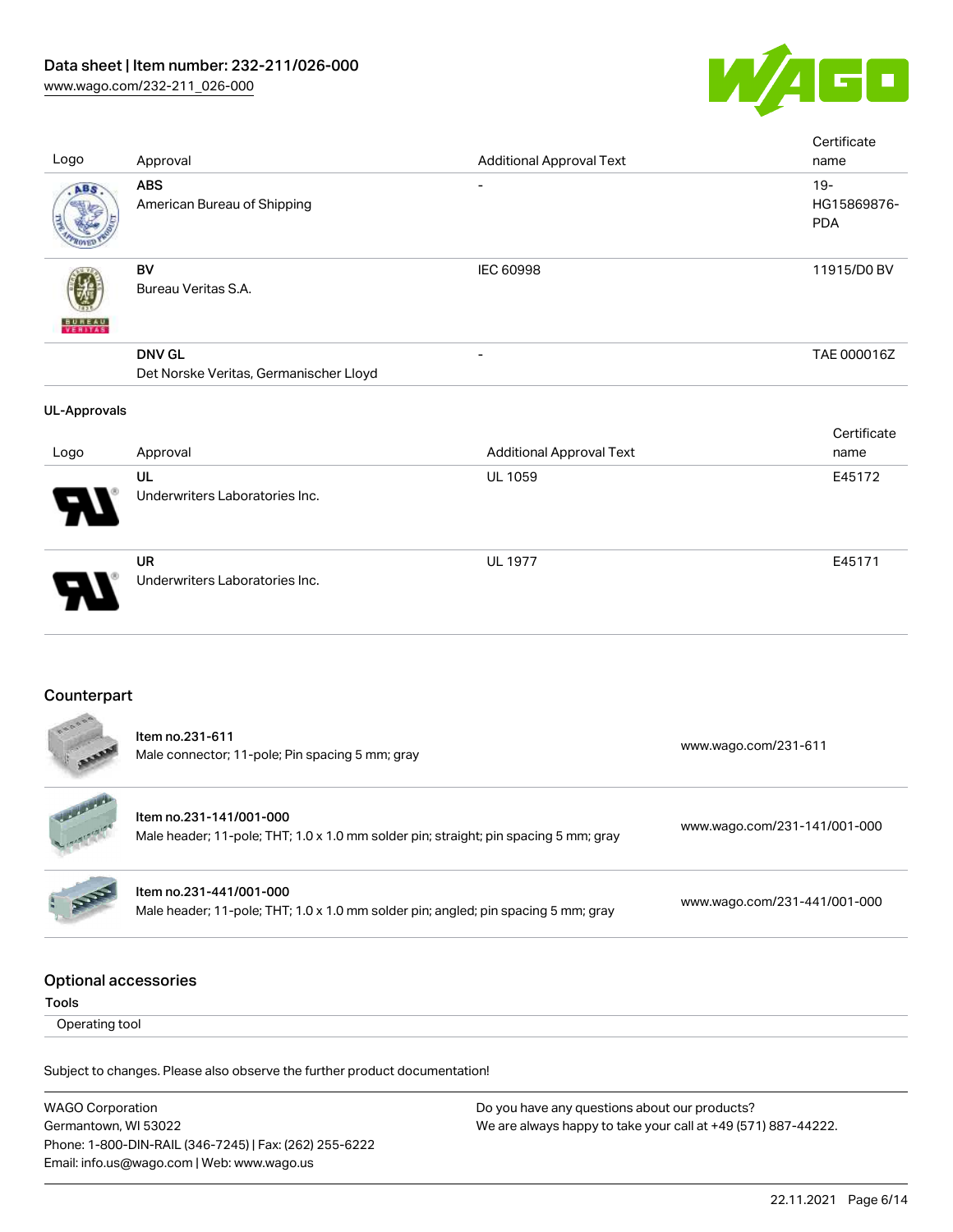## Data sheet | Item number: 232-211/026-000

[www.wago.com/232-211\\_026-000](http://www.wago.com/232-211_026-000)



|                     | Item no.: 209-130                                                                                                                                                 | www.wago.com/209-130             |
|---------------------|-------------------------------------------------------------------------------------------------------------------------------------------------------------------|----------------------------------|
|                     | Operating tool; suitable for 264, 280 and 281 Series; 1-way; of insulating material; white                                                                        |                                  |
|                     | Item no.: 231-159<br>Operating tool; natural                                                                                                                      | www.wago.com/231-159             |
|                     |                                                                                                                                                                   |                                  |
|                     | Item no.: 231-231                                                                                                                                                 | www.wago.com/231-231             |
|                     | Combination operating tool; red                                                                                                                                   |                                  |
|                     | Item no.: 231-131                                                                                                                                                 |                                  |
|                     | Operating tool; made of insulating material; 1-way; loose; white                                                                                                  | www.wago.com/231-131             |
|                     | Item no.: 231-291                                                                                                                                                 |                                  |
|                     | Operating tool; made of insulating material; 1-way; loose; red                                                                                                    | www.wago.com/231-291             |
|                     | Item no.: 280-432                                                                                                                                                 | www.wago.com/280-432             |
|                     | Operating tool; made of insulating material; 2-way; white                                                                                                         |                                  |
|                     | ltem no.: 280-434                                                                                                                                                 | www.wago.com/280-434             |
|                     | Operating tool; made of insulating material; 4-way                                                                                                                |                                  |
|                     | Item no.: 280-437                                                                                                                                                 | www.wago.com/280-437             |
|                     | Operating tool; made of insulating material; 7-way                                                                                                                |                                  |
|                     | Item no.: 280-440                                                                                                                                                 | www.wago.com/280-440             |
|                     | Operating tool; made of insulating material; 10-way                                                                                                               |                                  |
|                     | Item no.: 280-435                                                                                                                                                 |                                  |
|                     | Operating tool; made of insulating material; 5-way; gray                                                                                                          | www.wago.com/280-435             |
|                     |                                                                                                                                                                   |                                  |
|                     | Item no.: 280-436                                                                                                                                                 | www.wago.com/280-436             |
|                     | Operating tool; made of insulating material; 6-way                                                                                                                |                                  |
|                     | Item no.: 280-438                                                                                                                                                 | www.wago.com/280-438             |
|                     | Operating tool; made of insulating material; 8-way                                                                                                                |                                  |
|                     | Item no.: 280-433                                                                                                                                                 | www.wago.com/280-433             |
|                     | Operating tool; made of insulating material; 3-way                                                                                                                |                                  |
| Marking accessories |                                                                                                                                                                   |                                  |
| Marking strip       |                                                                                                                                                                   |                                  |
|                     | Item no.: 210-331/500-103                                                                                                                                         | www.wago.com/210-331             |
|                     | Marking strips; as a DIN A4 sheet; MARKED; 1-12 (300x); Height of marker strip: 2.3 mm/0.091 in; Strip<br>length 182 mm; Horizontal marking; Self-adhesive; white | /500-103                         |
|                     | Item no.: 210-331/500-104                                                                                                                                         |                                  |
|                     | Marking strips; as a DIN A4 sheet; MARKED; 13-24 (300x); Height of marker strip: 2.3 mm/0.091 in; Strip                                                           | www.wago.com/210-331<br>/500-104 |
|                     | length 182 mm; Horizontal marking; Self-adhesive; white                                                                                                           |                                  |

Subject to changes. Please also observe the further product documentation!

WAGO Corporation Germantown, WI 53022 Phone: 1-800-DIN-RAIL (346-7245) | Fax: (262) 255-6222 Email: info.us@wago.com | Web: www.wago.us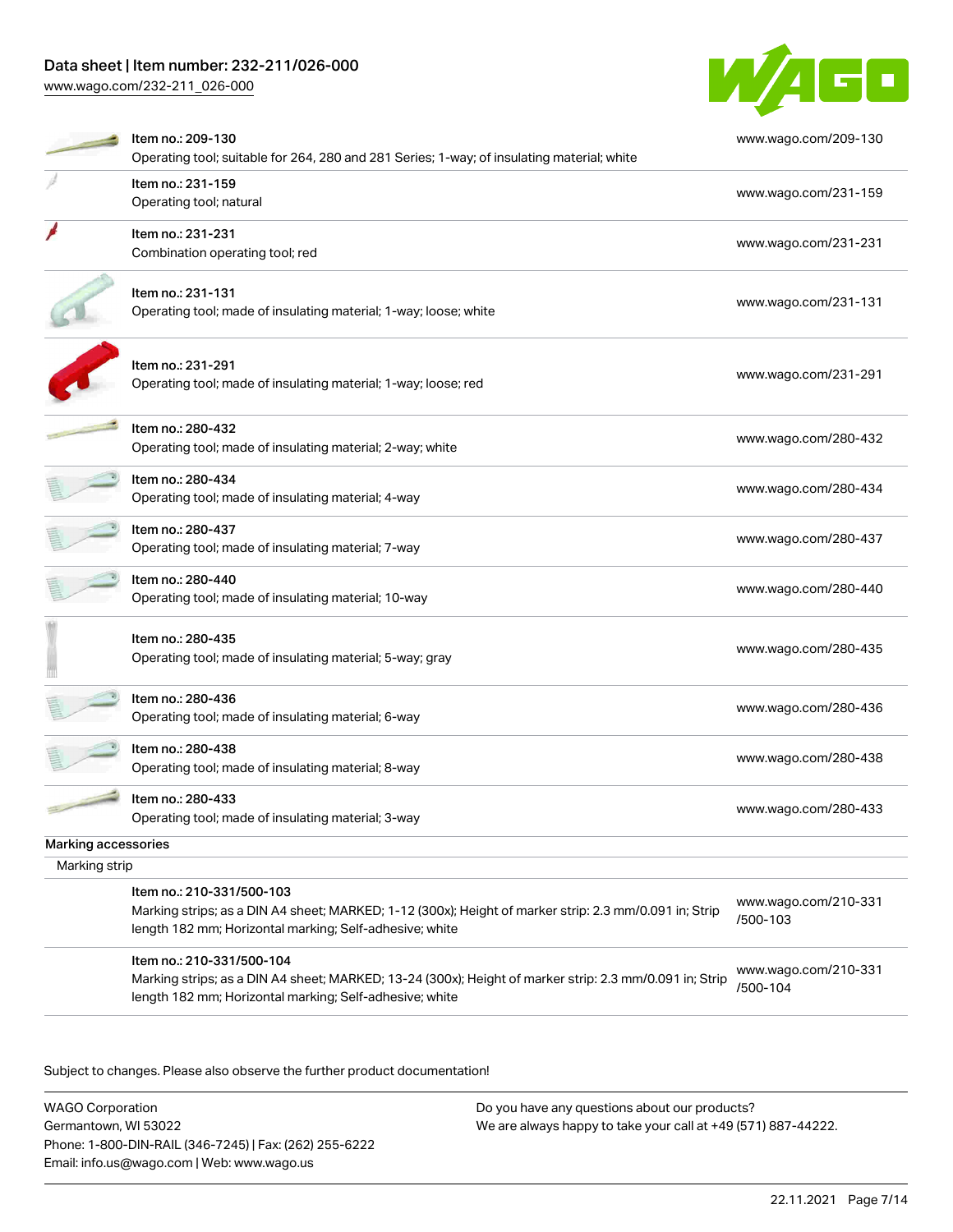Phone: 1-800-DIN-RAIL (346-7245) | Fax: (262) 255-6222

Email: info.us@wago.com | Web: www.wago.us



|                                                 | Item no.: 210-332/500-202<br>Marking strips; as a DIN A4 sheet; MARKED; 1-16 (160x); Height of marker strip: 3 mm; Strip length 182<br>mm; Horizontal marking; Self-adhesive; white  |                                                                                                                | www.wago.com/210-332<br>/500-202 |
|-------------------------------------------------|--------------------------------------------------------------------------------------------------------------------------------------------------------------------------------------|----------------------------------------------------------------------------------------------------------------|----------------------------------|
|                                                 | Item no.: 210-332/500-206<br>Marking strips; as a DIN A4 sheet; MARKED; 33-48 (160x); Height of marker strip: 3 mm; Strip length<br>182 mm; Horizontal marking; Self-adhesive; white |                                                                                                                | www.wago.com/210-332<br>/500-206 |
|                                                 | Item no.: 210-332/500-205<br>Marking strips; as a DIN A4 sheet; MARKED; 1-32 (80x); Height of marker strip: 3 mm; Strip length 182<br>mm; Horizontal marking; Self-adhesive; white   |                                                                                                                | www.wago.com/210-332<br>/500-205 |
|                                                 | Item no.: 210-332/500-204<br>Marking strips; as a DIN A4 sheet; MARKED; 17-32 (160x); Height of marker strip: 3 mm; Strip length<br>182 mm; Horizontal marking; Self-adhesive; white |                                                                                                                | www.wago.com/210-332<br>/500-204 |
| Cover                                           |                                                                                                                                                                                      |                                                                                                                |                                  |
| Cover                                           |                                                                                                                                                                                      |                                                                                                                |                                  |
|                                                 | Item no.: 231-668<br>Lockout caps; for covering unused clamping units; gray                                                                                                          |                                                                                                                | www.wago.com/231-668             |
| <b>Testing accessories</b>                      |                                                                                                                                                                                      |                                                                                                                |                                  |
| Testing accessories                             |                                                                                                                                                                                      |                                                                                                                |                                  |
|                                                 | Item no.: 210-136<br>Test plug; 2 mm Ø; with 500 mm cable                                                                                                                            |                                                                                                                | www.wago.com/210-136             |
|                                                 | ltem no.: 231-661<br>Test plugs for female connectors; for 5 mm and 5.08 mm pin spacing; 2,50 mm <sup>2</sup> ; light gray                                                           |                                                                                                                | www.wago.com/231-661             |
| Insulations stops                               |                                                                                                                                                                                      |                                                                                                                |                                  |
| Insulation stop                                 |                                                                                                                                                                                      |                                                                                                                |                                  |
|                                                 | Item no.: 231-672<br>Insulation stop; 0.75 - 1 mm <sup>2</sup> ; dark gray                                                                                                           |                                                                                                                | www.wago.com/231-672             |
| cice                                            | ltem no.: 231-670<br>Insulation stop; 0.08-0.2 mm <sup>2</sup> / 0.2 mm <sup>2</sup> "s"; white                                                                                      |                                                                                                                | www.wago.com/231-670             |
| LLEE                                            | Item no.: 231-671<br>Insulation stop; 0.25 - 0.5 mm <sup>2</sup> ; light gray                                                                                                        |                                                                                                                | www.wago.com/231-671             |
| <b>Ferrules</b>                                 |                                                                                                                                                                                      |                                                                                                                |                                  |
| Ferrule                                         |                                                                                                                                                                                      |                                                                                                                |                                  |
|                                                 | Item no.: 216-101<br>Ferrule; Sleeve for 0.5 mm <sup>2</sup> / AWG 22; uninsulated; electro-tin plated; silver-colored                                                               |                                                                                                                | www.wago.com/216-101             |
|                                                 | Subject to changes. Please also observe the further product documentation!                                                                                                           |                                                                                                                |                                  |
| <b>WAGO Corporation</b><br>Germantown, WI 53022 |                                                                                                                                                                                      | Do you have any questions about our products?<br>We are always happy to take your call at +49 (571) 887-44222. |                                  |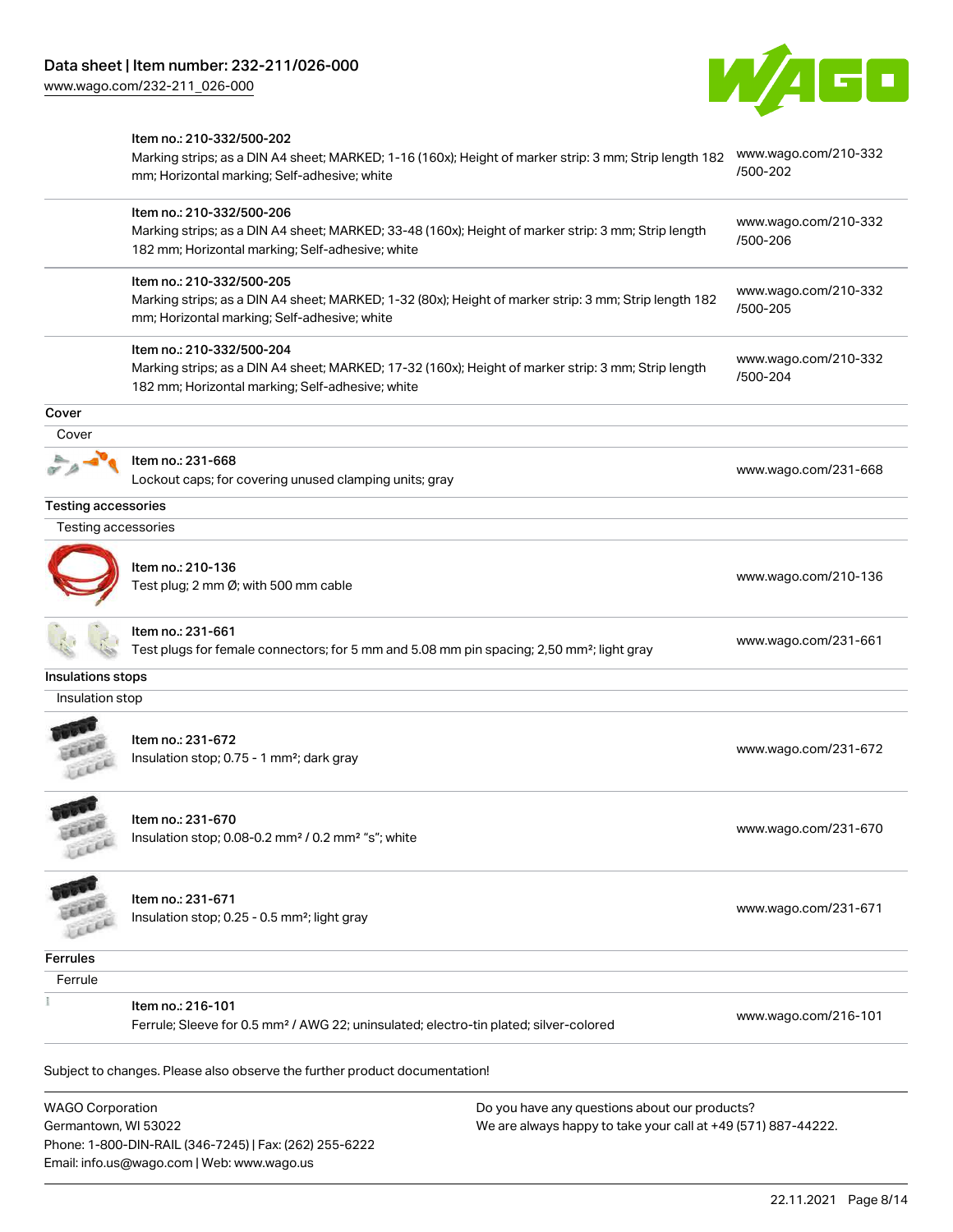## Data sheet | Item number: 232-211/026-000

[www.wago.com/232-211\\_026-000](http://www.wago.com/232-211_026-000)



|    | Item no.: 216-104<br>Ferrule; Sleeve for 1.5 mm <sup>2</sup> / AWG 16; uninsulated; electro-tin plated; silver-colored                                                             | www.wago.com/216-104 |
|----|------------------------------------------------------------------------------------------------------------------------------------------------------------------------------------|----------------------|
| ı  | Item no.: 216-106<br>Ferrule; Sleeve for 2.5 mm <sup>2</sup> / AWG 14; uninsulated; electro-tin plated; silver-colored                                                             | www.wago.com/216-106 |
|    | Item no.: 216-102<br>Ferrule; Sleeve for 0.75 mm <sup>2</sup> / AWG 20; uninsulated; electro-tin plated; silver-colored                                                            | www.wago.com/216-102 |
|    | Item no.: 216-103<br>Ferrule; Sleeve for 1 mm <sup>2</sup> / AWG 18; uninsulated; electro-tin plated                                                                               | www.wago.com/216-103 |
| i. | Item no.: 216-123<br>Ferrule; Sleeve for 1 mm <sup>2</sup> / AWG 18; uninsulated; electro-tin plated; silver-colored                                                               | www.wago.com/216-123 |
| ī. | Item no.: 216-122<br>Ferrule; Sleeve for 0.75 mm <sup>2</sup> / AWG 20; uninsulated; electro-tin plated; silver-colored                                                            | www.wago.com/216-122 |
|    | Item no.: 216-124<br>Ferrule; Sleeve for 1.5 mm <sup>2</sup> / AWG 16; uninsulated; electro-tin plated                                                                             | www.wago.com/216-124 |
|    | Item no.: 216-142<br>Ferrule; Sleeve for 0.75 mm <sup>2</sup> / 18 AWG; uninsulated; electro-tin plated; electrolytic copper; gastight<br>crimped; acc. to DIN 46228, Part 1/08.92 | www.wago.com/216-142 |
|    | Item no.: 216-132<br>Ferrule; Sleeve for 0.34 mm <sup>2</sup> / AWG 24; uninsulated; electro-tin plated                                                                            | www.wago.com/216-132 |
|    | Item no.: 216-121<br>Ferrule; Sleeve for 0.5 mm <sup>2</sup> / AWG 22; uninsulated; electro-tin plated; silver-colored                                                             | www.wago.com/216-121 |
|    | Item no.: 216-143<br>Ferrule; Sleeve for 1 mm <sup>2</sup> / AWG 18; uninsulated; electro-tin plated; electrolytic copper; gastight<br>crimped; acc. to DIN 46228, Part 1/08.92    | www.wago.com/216-143 |
|    | Item no.: 216-131<br>Ferrule; Sleeve for 0.25 mm <sup>2</sup> / AWG 24; uninsulated; electro-tin plated; silver-colored                                                            | www.wago.com/216-131 |
|    | Item no.: 216-141<br>Ferrule; Sleeve for 0.5 mm <sup>2</sup> / 20 AWG; uninsulated; electro-tin plated; electrolytic copper; gastight<br>crimped; acc. to DIN 46228, Part 1/08.92  | www.wago.com/216-141 |
| ı. | Item no.: 216-152<br>Ferrule; Sleeve for 0.34 mm <sup>2</sup> / AWG 24; uninsulated; electro-tin plated                                                                            | www.wago.com/216-152 |
|    | Item no.: 216-203<br>Ferrule; Sleeve for 1 mm <sup>2</sup> / AWG 18; insulated; electro-tin plated; red                                                                            | www.wago.com/216-203 |
|    | Item no.: 216-202<br>Ferrule; Sleeve for 0.75 mm <sup>2</sup> / 18 AWG; insulated; electro-tin plated; gray                                                                        | www.wago.com/216-202 |
|    | Item no.: 216-151<br>Ferrule; Sleeve for 0.25 mm <sup>2</sup> / AWG 24; uninsulated; electro-tin plated                                                                            | www.wago.com/216-151 |
| 1  | Item no.: 216-204<br>Ferrule; Sleeve for 1.5 mm <sup>2</sup> / AWG 16; insulated; electro-tin plated; black                                                                        | www.wago.com/216-204 |

WAGO Corporation Germantown, WI 53022 Phone: 1-800-DIN-RAIL (346-7245) | Fax: (262) 255-6222 Email: info.us@wago.com | Web: www.wago.us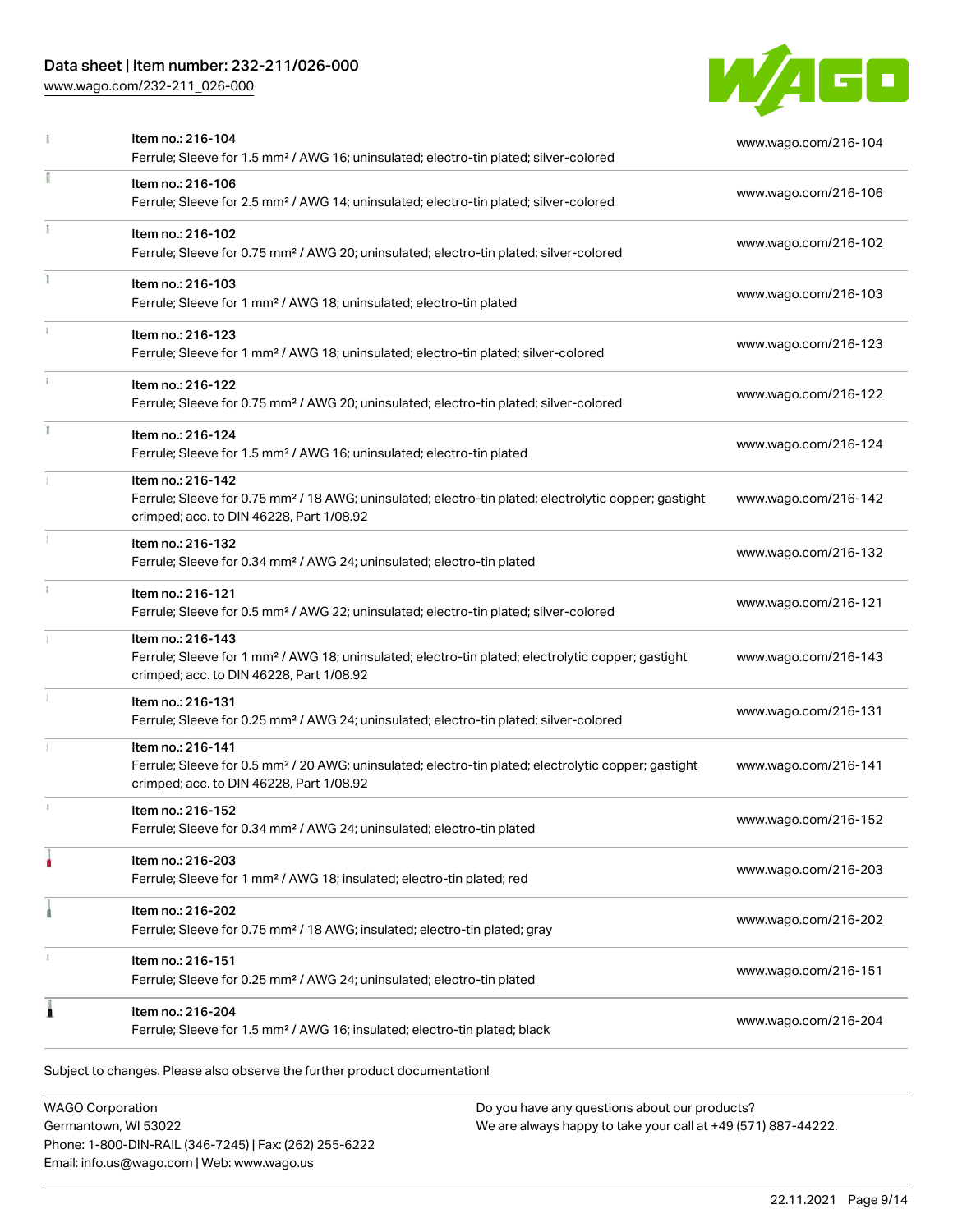### Data sheet | Item number: 232-211/026-000

[www.wago.com/232-211\\_026-000](http://www.wago.com/232-211_026-000)



|   | <b>WAGO Corporation</b><br>Do you have any questions about our products?                                                                                                                                |                      |
|---|---------------------------------------------------------------------------------------------------------------------------------------------------------------------------------------------------------|----------------------|
|   | Subject to changes. Please also observe the further product documentation!                                                                                                                              |                      |
|   | Item no.: 216-322<br>Ferrule; Sleeve for 0.34 mm <sup>2</sup> / 22 AWG; insulated; electro-tin plated; green                                                                                            | www.wago.com/216-322 |
|   | Item no.: 216-321<br>Ferrule; Sleeve for 0.25 mm <sup>2</sup> / AWG 24; insulated; electro-tin plated; yellow                                                                                           | www.wago.com/216-321 |
|   | Item no.: 216-301<br>Ferrule; Sleeve for 0.25 mm <sup>2</sup> / AWG 24; insulated; electro-tin plated; yellow                                                                                           | www.wago.com/216-301 |
|   | Item no.: 216-262<br>Ferrule; Sleeve for 0.75 mm <sup>2</sup> / 18 AWG; insulated; electro-tin plated; electrolytic copper; gastight<br>crimped; acc. to DIN 46228, Part 4/09.90; gray                  | www.wago.com/216-262 |
|   | Item no.: 216-284<br>Ferrule; Sleeve for 1.5 mm <sup>2</sup> / AWG 16; insulated; electro-tin plated; electrolytic copper; gastight<br>crimped; acc. to DIN 46228, Part 4/09.90; black                  | www.wago.com/216-284 |
| 1 | Item no.: 216-264<br>Ferrule; Sleeve for 1.5 mm <sup>2</sup> / AWG 16; insulated; electro-tin plated; electrolytic copper; gastight<br>crimped; acc. to DIN 46228, Part 4/09.90; black                  | www.wago.com/216-264 |
|   | Item no.: 216-263<br>Ferrule; Sleeve for 1 mm <sup>2</sup> / AWG 18; insulated; electro-tin plated; electrolytic copper; gastight crimped; www.wago.com/216-263<br>acc. to DIN 46228, Part 4/09.90; red |                      |
| 1 | Item no.: 216-244<br>Ferrule; Sleeve for 1.5 mm <sup>2</sup> / AWG 16; insulated; electro-tin plated; electrolytic copper; gastight<br>crimped; acc. to DIN 46228, Part 4/09.90; black                  | www.wago.com/216-244 |
|   | Item no.: 216-243<br>Ferrule; Sleeve for 1 mm <sup>2</sup> / AWG 18; insulated; electro-tin plated; electrolytic copper; gastight crimped; www.wago.com/216-243<br>acc. to DIN 46228, Part 4/09.90; red |                      |
| Ă | Item no.: 216-224<br>Ferrule; Sleeve for 1.5 mm <sup>2</sup> / AWG 16; insulated; electro-tin plated; black                                                                                             | www.wago.com/216-224 |
|   | Item no.: 216-221<br>Ferrule; Sleeve for 0.5 mm <sup>2</sup> / 20 AWG; insulated; electro-tin plated; white                                                                                             | www.wago.com/216-221 |
|   | Item no.: 216-222<br>Ferrule; Sleeve for 0.75 mm <sup>2</sup> / 18 AWG; insulated; electro-tin plated; gray                                                                                             | www.wago.com/216-222 |
|   | Item no.: 216-242<br>Ferrule; Sleeve for 0.75 mm <sup>2</sup> / 18 AWG; insulated; electro-tin plated; electrolytic copper; gastight<br>crimped; acc. to DIN 46228, Part 4/09.90; gray                  | www.wago.com/216-242 |
|   | Item no.: 216-241<br>Ferrule; Sleeve for 0.5 mm <sup>2</sup> / 20 AWG; insulated; electro-tin plated; electrolytic copper; gastight<br>crimped; acc. to DIN 46228, Part 4/09.90; white                  | www.wago.com/216-241 |
|   | Item no.: 216-223<br>Ferrule; Sleeve for 1 mm <sup>2</sup> / AWG 18; insulated; electro-tin plated; red                                                                                                 | www.wago.com/216-223 |
|   | Item no.: 216-201<br>Ferrule; Sleeve for 0.5 mm <sup>2</sup> / 20 AWG; insulated; electro-tin plated; white                                                                                             | www.wago.com/216-201 |
|   | Item no.: 216-144<br>Ferrule; Sleeve for 1.5 mm <sup>2</sup> / AWG 16; uninsulated; electro-tin plated; electrolytic copper; gastight<br>crimped; acc. to DIN 46228, Part 1/08.92; silver-colored       | www.wago.com/216-144 |

Germantown, WI 53022 Phone: 1-800-DIN-RAIL (346-7245) | Fax: (262) 255-6222 Email: info.us@wago.com | Web: www.wago.us

have any questions about o<mark>l</mark> We are always happy to take your call at +49 (571) 887-44222.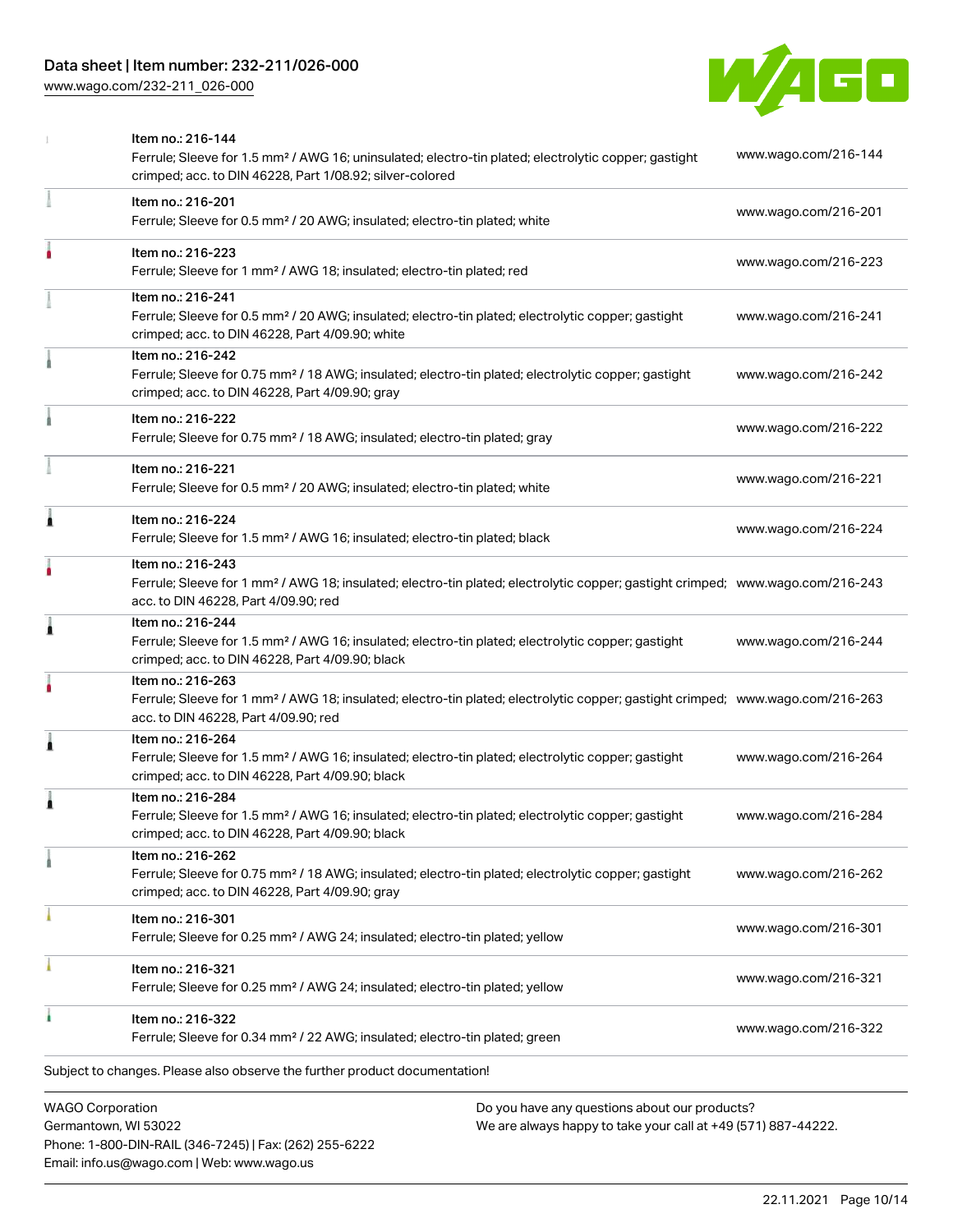Item no.: 216-302

 $\mathbf{I}$ 



| <b>ILEIII IIU 2 10-302</b><br>Ferrule; Sleeve for 0.34 mm <sup>2</sup> / 22 AWG; insulated; electro-tin plated; light turquoise |                                                                           | www.wago.com/216-302 |                      |                      |
|---------------------------------------------------------------------------------------------------------------------------------|---------------------------------------------------------------------------|----------------------|----------------------|----------------------|
| Jumpers                                                                                                                         |                                                                           |                      |                      |                      |
| Jumper                                                                                                                          |                                                                           |                      |                      |                      |
|                                                                                                                                 | Item no.: 231-905                                                         |                      |                      | www.wago.com/231-905 |
|                                                                                                                                 | Jumper; for conductor entry; 5-way; insulated; gray                       |                      |                      |                      |
|                                                                                                                                 | Item no.: 231-903<br>Jumper; for conductor entry; 3-way; insulated; gray  |                      |                      | www.wago.com/231-903 |
|                                                                                                                                 | Item no.: 231-907                                                         |                      |                      |                      |
|                                                                                                                                 | Jumper; for conductor entry; 7-way; insulated; gray                       |                      |                      | www.wago.com/231-907 |
|                                                                                                                                 | Item no.: 231-910<br>Jumper; for conductor entry; 10-way; insulated; gray |                      |                      | www.wago.com/231-910 |
|                                                                                                                                 |                                                                           |                      |                      |                      |
|                                                                                                                                 | Item no.: 231-902<br>Jumper; for conductor entry; 2-way; insulated; gray  |                      | www.wago.com/231-902 |                      |
| <b>Downloads</b>                                                                                                                |                                                                           |                      |                      |                      |
| Documentation                                                                                                                   |                                                                           |                      |                      |                      |
| <b>Additional Information</b>                                                                                                   |                                                                           |                      |                      |                      |
| Technical explanations                                                                                                          |                                                                           | 2019 Apr 3           | pdf<br>2.0 MB        | Download             |
| <b>CAD</b> files                                                                                                                |                                                                           |                      |                      |                      |
| <b>CAE</b> data                                                                                                                 |                                                                           |                      |                      |                      |
|                                                                                                                                 | EPLAN Data Portal 232-211/026-000                                         |                      | <b>URL</b>           | Download             |
| ZUKEN Portal 232-211/026-000                                                                                                    |                                                                           | <b>URL</b>           | Download             |                      |
| EPLAN Data Portal 232-211/026-000                                                                                               |                                                                           | <b>URL</b>           | Download             |                      |
| CAD data                                                                                                                        |                                                                           |                      |                      |                      |
|                                                                                                                                 | 2D/3D Models 232-211/026-000                                              |                      | <b>URL</b>           | Download             |

### Environmental Product Compliance

#### Compliance Search

Subject to changes. Please also observe the further product documentation!

WAGO Corporation Germantown, WI 53022 Phone: 1-800-DIN-RAIL (346-7245) | Fax: (262) 255-6222 Email: info.us@wago.com | Web: www.wago.us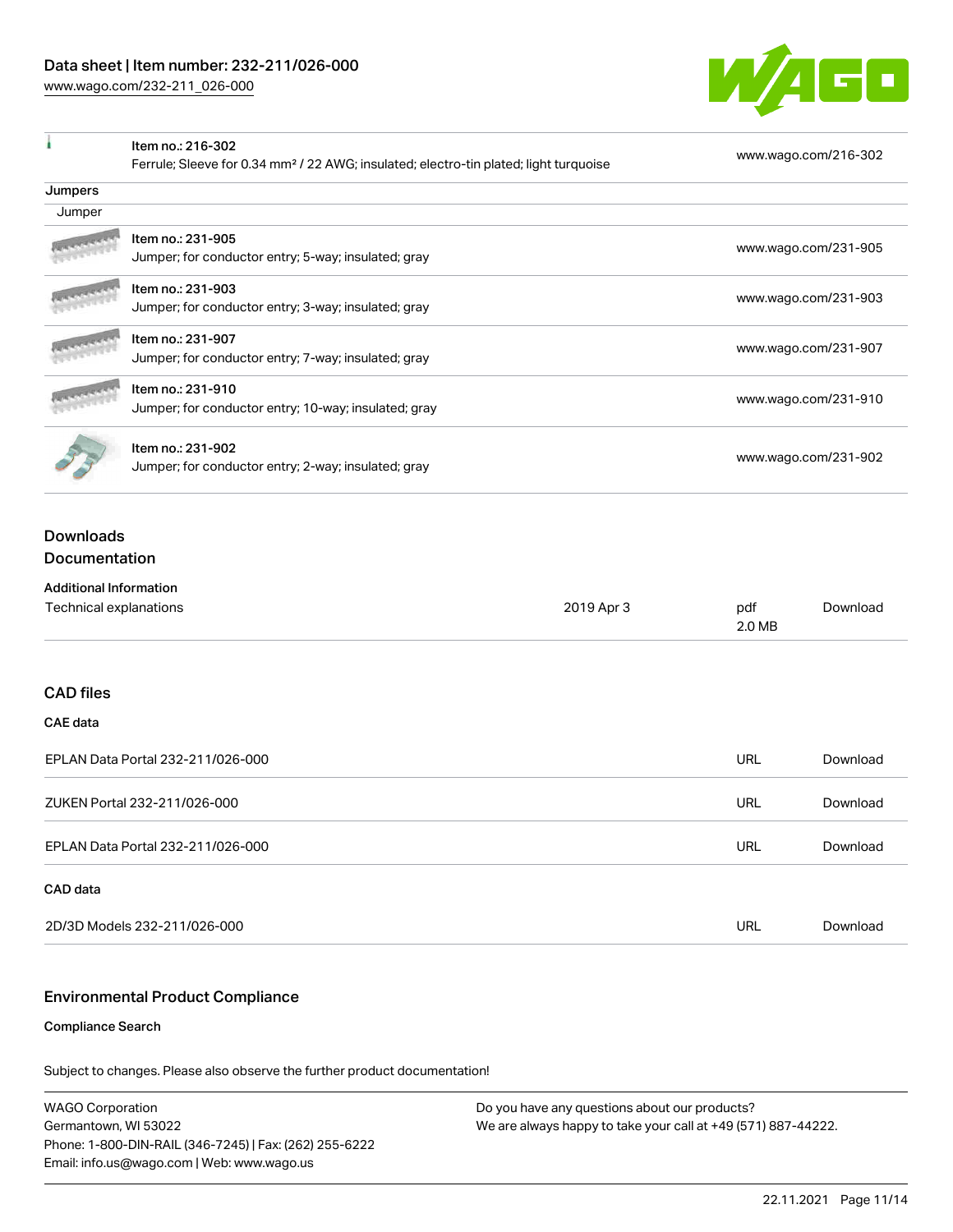

URL [Download](https://www.wago.com/global/d/ComplianceLinkMediaContainer_232-211_026-000)

Environmental Product Compliance 232-211/026-000

1-conductor female connector, angled; CAGE CLAMP®; 2.5 mm²; Pin spacing 5 mm; 11-pole; 2,50 mm²; gray

#### Installation Notes



Inserting a conductor via 3.5 mm screwdriver – CAGE CLAMP® actuation parallel to conductor entry.



Inserting a conductor via 3.5 mm screwdriver – CAGE CLAMP® actuation perpendicular to conductor entry.



Inserting a conductor into CAGE CLAMP® unit via operating lever (231-291).



Inserting a conductor via operating tool.

Subject to changes. Please also observe the further product documentation!

WAGO Corporation Germantown, WI 53022 Phone: 1-800-DIN-RAIL (346-7245) | Fax: (262) 255-6222 Email: info.us@wago.com | Web: www.wago.us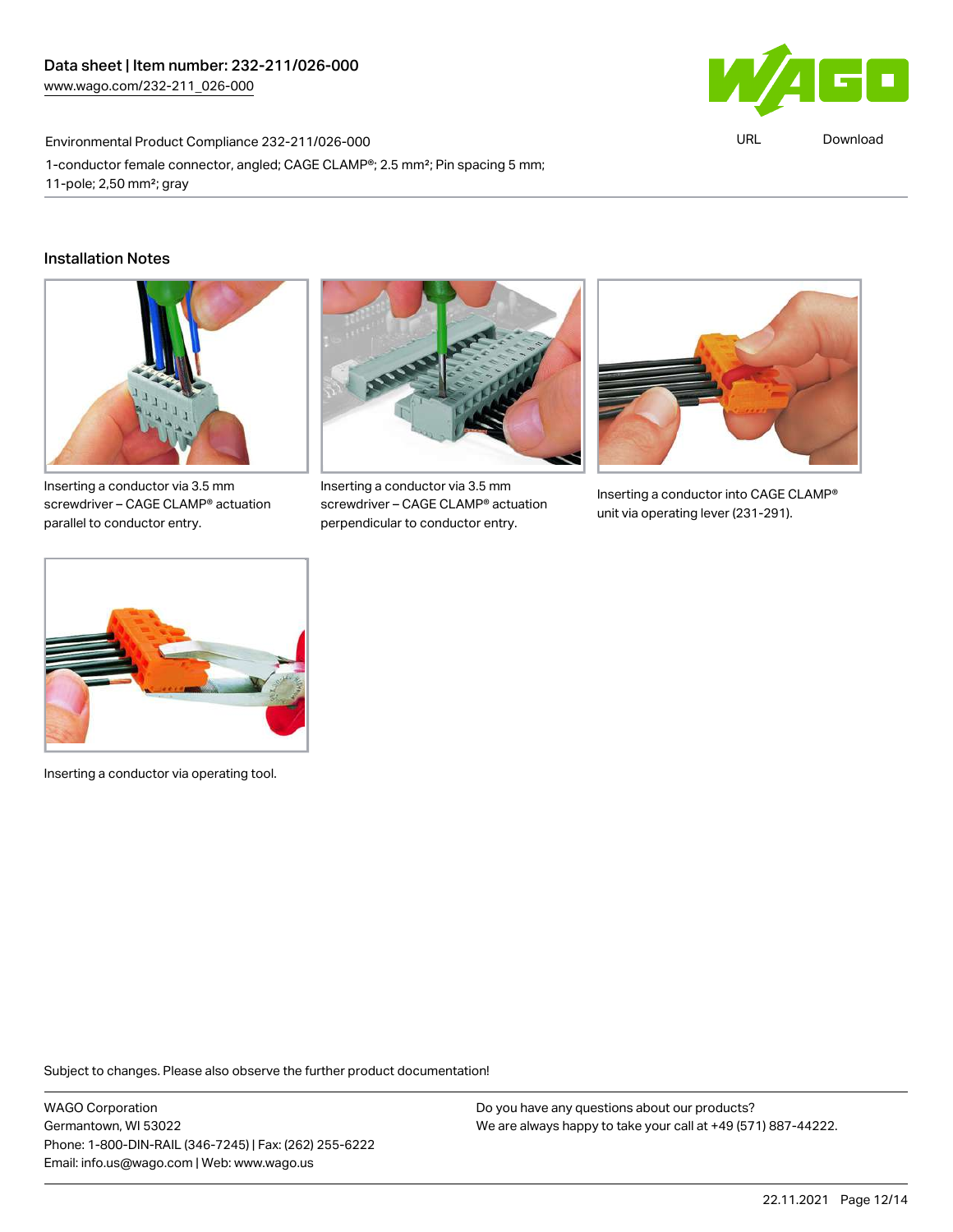



Coding a female connector by removing coding finger(s).



Testing – female connector with CAGE CLAMP®

Integrated test ports for testing perpendicular to conductor entry via 2 or 2.3 mm Ø test plug

#### Installation



Male connector with strain relief plate



Strain relief housing shown with a male connector equipped with CAGE CLAMP®

Subject to changes. Please also observe the further product documentation!

WAGO Corporation Germantown, WI 53022 Phone: 1-800-DIN-RAIL (346-7245) | Fax: (262) 255-6222 Email: info.us@wago.com | Web: www.wago.us